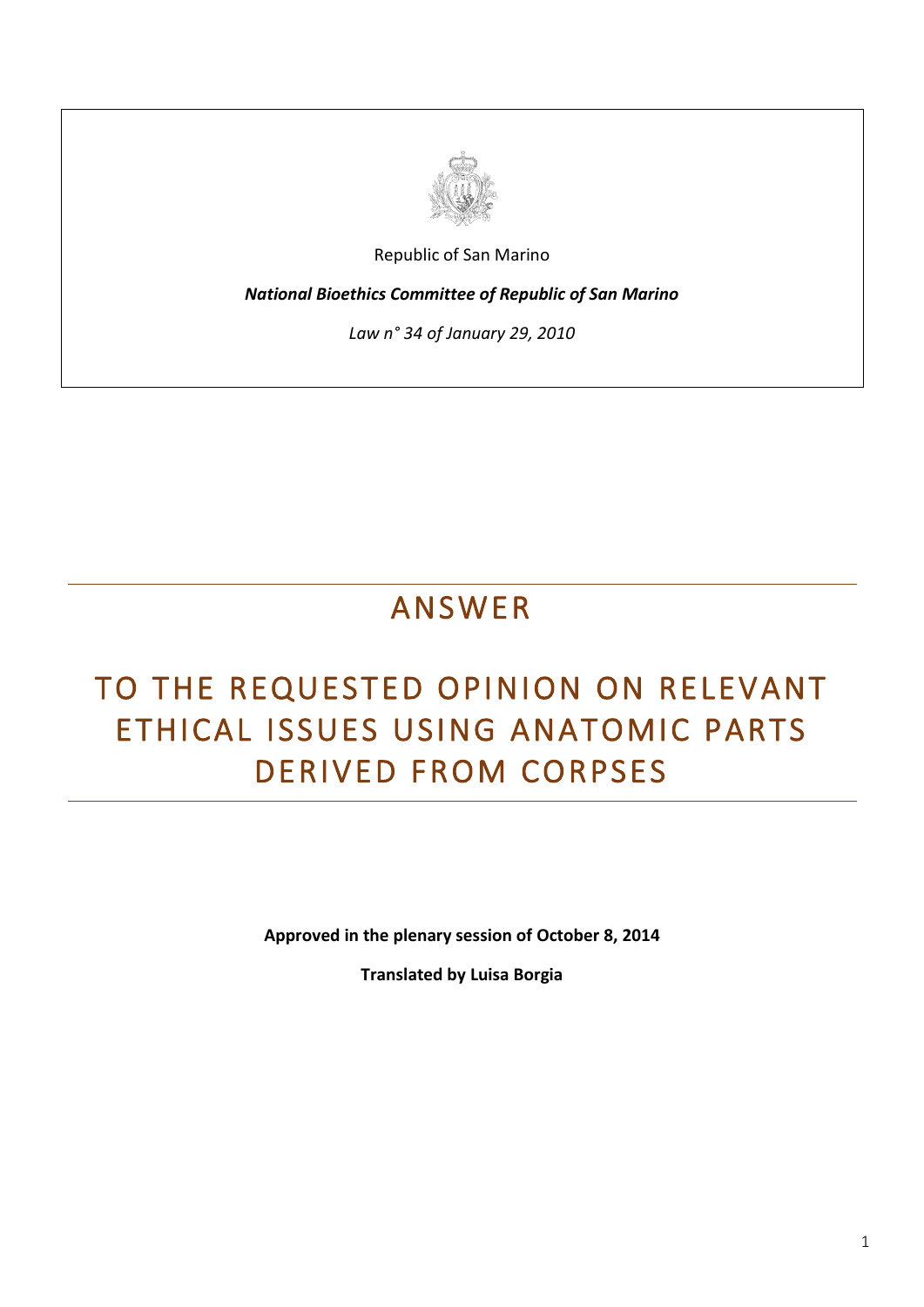The National Bioethics Committee (CSB) of the Republic of San Marino received from the National Secretary of Health and Social Safety the request to express an opinion on ethical issues related to the use of anatomic parts derived from corpses that originated the AMT.sm project.

## **The National Bioethics Committee unanimously agreed to issue the following statement:**

The CSB, aware of the complexity of the issues related to the use of human cadaver, expresses a detailed opinion as required, reserving the right to formulate a broader and deeper reflection in a proper further document.

## Considering that:

- the respect of human corps has always characterized the history of human settlements since the primitive times, taking place in the cult of the corpses and in the obligation of the burial and pervading every form of society in every time and in every place;
- the respect and the inviolability of the human corps has been one of the first expressions of *lex naturalis*, believed superior to the positive law, whenever there is a conflict;
- the human body, after death, is recognized as "*res*" but considered as "*res sacra, extra commercium*", assigning value and pietas to the dignity of the people alive and their body;
- the donation derived from human corpse is based only on the principle of solidarity, for saving another life through the transplantation of tissues and organs, and for educational and scientific aim, contributing to the protection of human health with a more exhaustive theoretical and practical knowledge;

**the National Bioethics Committee believes that the use of anatomic parts derived from human corpse is ethically justified for educational, research and training aim and, according the AMT.sm project, as long as the following conditions are fulfilled and documented:**

- the person, before dying, has to give the necessary informed consent to authorize the *post mortem* use of his body or parts of it for educational, research and training aim;
- the donation of the body or parts of it occurred in effective gratuity conditions;
- the informed consent was expressed by an adult, conscious person, in absence of any material or psychological coercion;
- the body parts do not come from prisoners or sentenced to death;